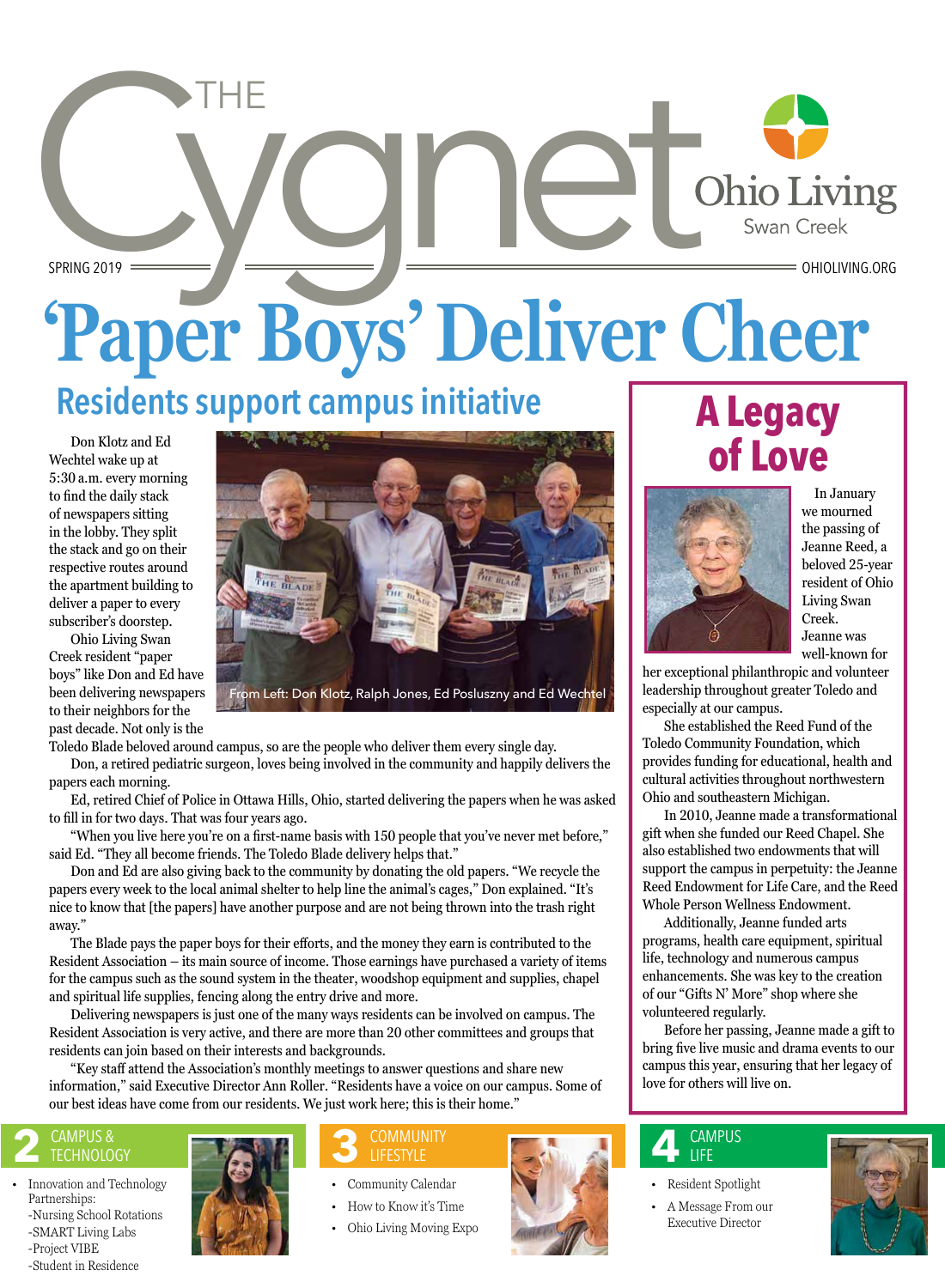# **Keep Yourself Young with Technology and Innovation**

# Ohio Living partners with state colleges and institutes

At Ohio Living, we're always on the lookout for partners in our ongoing efforts to stay at the forefront of innovation in aging services. Here are a few of the partnerships that are currently helping us bring unique opportunities to our residents, patients, staff and those in our surrounding communities:



### **Nursing School Rotations**

In 2011, the father of Youngstown State University (YSU) nursing professor Mary Shortreed was a resident at Ohio Living Lake Vista in Cortland. She was so impressed by his care that she wanted her nursing students to experience it firsthand. Since that time, Mary's students have gone through nine-week sessions in the long-term care center one day per week to learn about care from professionals she trusts. "I choose to be at Ohio Living Lake Vista because of the way they care for their residents and the way they treat my students," said Mary.



### **Smart Living Lab**

Ohio Living Breckenridge Village in Willoughby built a 2,400-square-foot Smart Living Lab on its campus to give residents a dedicated location for trying out new devices and programs that meet age-related needs. In collaboration with Case Western Reserve University researchers, participants work with the devices before the technology advances to the marketplace—and where university faculty and students can immediately relate with them to address their daily challenges. This program has proven so popular that there is a waiting list to be able to participate!



### **Project VIBE**

Ohio Living Park Vista and YSU have teamed up to offer Project VIBE (Valley Initiative to promote Balance among the Elderly) to Mahoning Valley residents. Participants receive free assessments that examine things like gait, balance, strength, cognition, lifestyle and more. "Falls are the leading cause of injury among older adults, which is a major threat to independence and leads to costly health care," said Dr. Tiffany Hughes, Assistant Professor of Gerontology at YSU. "Project VIBE helps to better understand who is at risk and raises awareness about fall prevention."



### **Student In Residence**

Ohio Living Westminster-Thurber has partnered with the Ohio State University for a special opportunity as part of the Age-Friendly Student In Residence Program. Natalie, a 21-year-old student in the College of Social Work and an intern with Age-Friendly Columbus and Franklin County, lives in a studio apartment at our Columbus life plan community. To fulfill her requirement of engaging formally with the community, Natalie hosts a weekly "Porch Stories" program where residents share their personal stories relating to the topic of the week.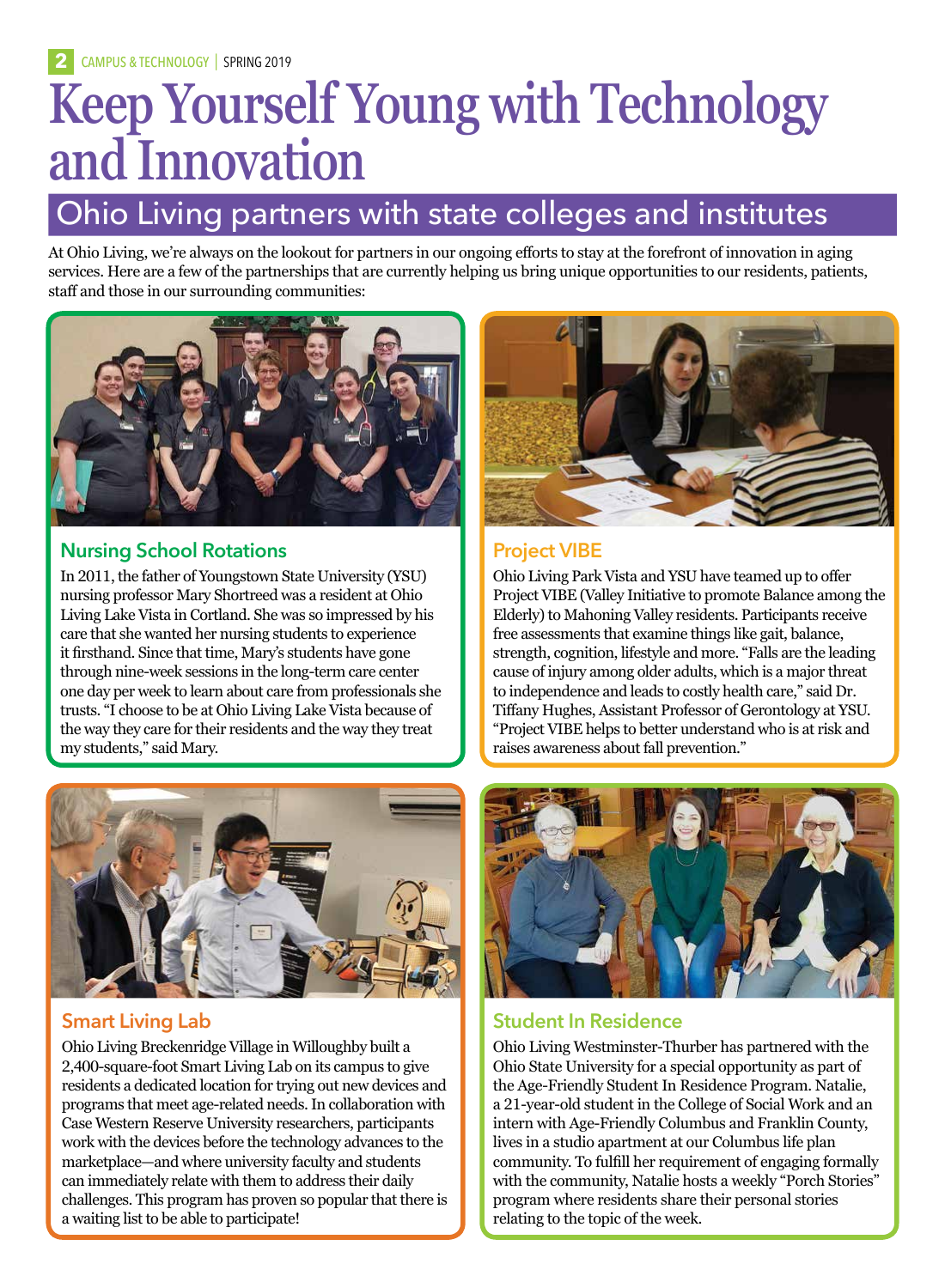## **Community Calendar**

#### **APRIL**

Owens Community College Band **April 15, 7 to 8 p.m. Location: Reed Chapel**

Monopoly Happy Hour with Live Music **April 25, 3 to 4 p.m. Location: Marsh Center**

#### **MAY**

#### Moving Expo

**May 16, 11 a.m. to 2 p.m. Location: Marsh Center**

**Visit www.ohioliving.org or call 419.865.4445 to reserve a spot** Join us to learn just how the process

of a move is a puzzle, and we have all the pieces. Meet vendors from movers, realtors and more to help prepare now or for the future.

#### Toledo Opera: Romeo & Juliet **May 2, 3 to 4 p.m. Location: Reed Chapel**

**UPCOMING EVENTS**

#### Succulent Class

**June 21, 1 to 3 p.m. Instructor: Sylvia Washburn Location: Swan Theatre**

For additional information on events and activities at Ohio Living Swan Creek, please call: **419.865.4445**



### **How to Know it's Time** Simplify your life with a move to an Ohio Living community

Did you know that you can simplify your life while enriching your lifestyle? Ohio Living life plan communities are active, vibrant places designed exclusively for people who are aged 55 and better. Here, you can focus on what matters most: enjoying the best years of your life, care-free!

Too often, people think that moving to a condo is the best way to downsize and take the next step toward a simpler life. After all, it can eliminate some of the time and money spent on home upkeep. But moving to an Ohio Living community offers the same benefits while also securing a plan for your future that allows you to enjoy the present.

So how do you know if it's time to make the move? Let's look at four questions that can help you decide:

#### **Are you tired of home upkeep?**

Is the care and maintenance of your home more of a burden than a joy? If so, get ready to delete the numbers for your handyman, plumber and electrician – at Ohio Living, you won't need them! Let us handle the routine maintenance and urgent repairs, both inside and out. We'll also take care of the leaf raking, snow shoveling, lawn mowing and landscaping, so you have more time for the things you enjoy.

#### **Do you live alone?**

Safety, security and quality of life are all things that can be easily compromised when living alone. Residing in an Ohio Living community where there's fast access to medical care, along with staff and neighbors who are there to check in on you, can make a world of difference in staying independent. Enjoy the peace of mind that comes from knowing your home will be looked after in your absence.

#### **Are you being challenged?**

Our minds are kept sharp by learning new skills. As an Ohio Living resident, you'll have access to more opportunities to challenge yourself than you ever thought possible. Enjoy lifelong learning opportunities through workshops and lectures; fitness classes and access to top-of-theline equipment; social engagement through trips, clubs, volunteer work and activities; cultural enrichment like music and theater performances as well as participation in arts classes; and spiritual life programming including worship services, Bible studies and more.

#### **Do you have a plan for your future?**

As an active person, it's best to be proactive and plan for your future health care needs. If you take control of those decisions now, your family won't have to if a crisis happens later. When you make an Ohio Living community your home, you'll have access to varying levels of care for different stages of health. You can move from one level of care to another – and back again – with ease. You'll also have access to transportation to offsite medical appointments if needed. You have a lot of living yet to do! Call us today to schedule your tour and see why our residents say they wish they'd made the move to this incredible lifestyle years earlier.